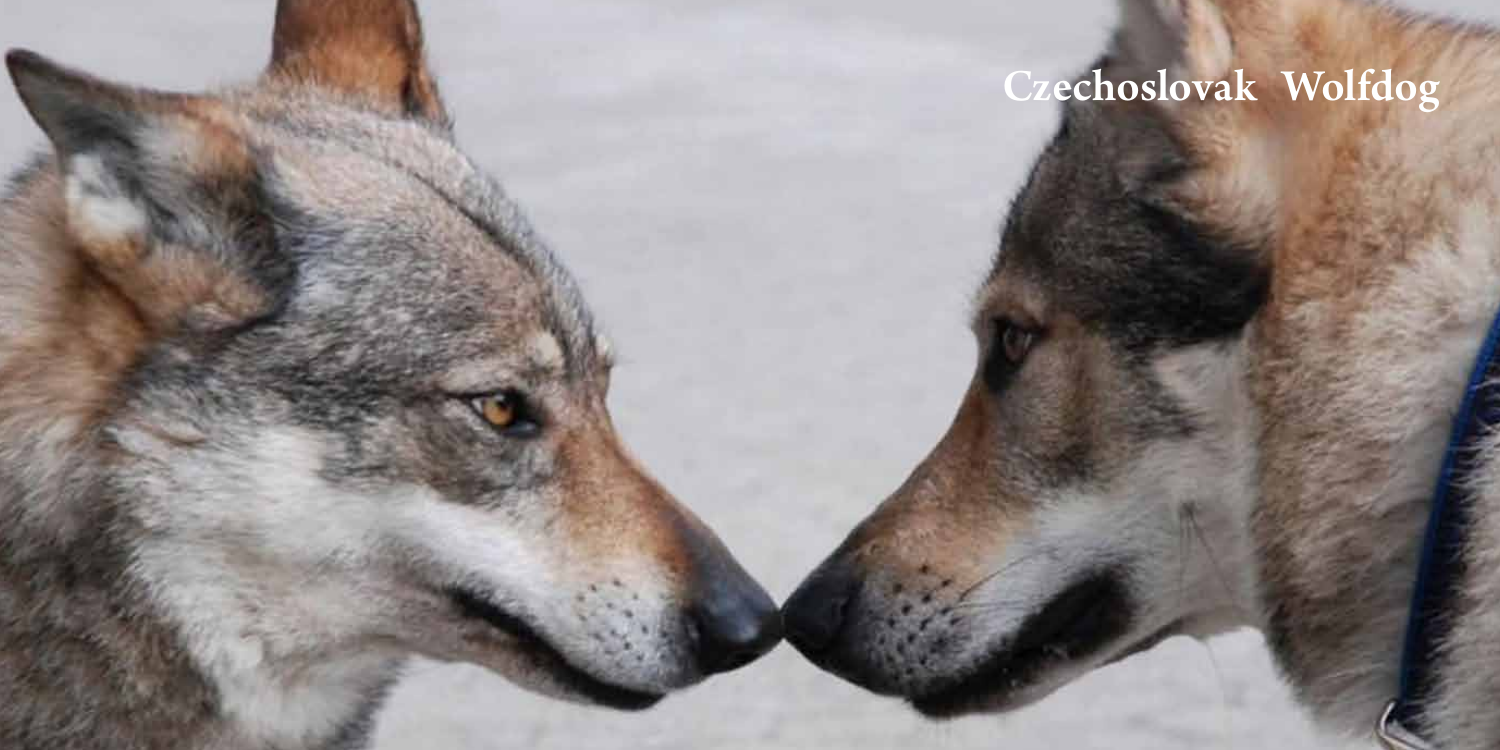### Československý vlčiak

Štandard FCI č. 332 (Nr. 332/ 3. 9. 1999) Klub chovateľov československého vlčiaka: www.csv.sk

Preklad: pani Christel Špániková, prepracovali Harry G. A. Hinckeldeyn a Dr. J. M. Paschoud Pôvod: bývalá Československá republika Patronát: Slovenská republika Použitie: Pracovný pes

Klasifikácia FCI: Skupina 1 – ovčiarske a pastierske psy; Sekcia 1 – ovčiarske psy so skúškou z výkonu

Krátky historický súhrn : *V roku 1955 sa vo vtedajšej ČSSR uskutočnil biologický pokus, kríženie nemeckého ovčiaka s karpatským vlkom. Pokus ukázal,že môže byť vychované potomstvo ako z párenia pes x vlčica, tak z párenia vlk x suka. Prevažná časť potomstva mala ge netické predpoklady pre ďalšie šľachtenie. V roku 1965, po ukončení pokusu, bol vypracovaný projekt vyšľach tenia nového plemena psov, ktoré by spájalo využiteľné vlastnosti vlka s vhodnými vlastnosťami psa. V roku 1982 bol československý vlčiak uznaný Výborom chova teľských zväzov vtedajšej ČSSR ako národné plemeno.*

Všeobecný popis: Pevného konštitučného typu, viac ako stredne veľký, pravouhlého rámca. Stavbou tela, pohybom, osrstením, farbou srsti a maskou sa podobá vlkovi.

#### DOLEZITE PROPORCIE

Dĺžka tela : výška v kohútiku 10 : 9

## Czechoslovak Wolfdog

F.C.I. Standard N° 332 / 03. 09. 1999 / GB Czechoslovak Wolfdog Breeders´ Club: www.csv.sk

Origin: Former Czechoslovak Republic Patronage: Slovak Republik. Date of publication of the valid original standard: 3. 9. 1999 Utilization: Working Dog. Classification F.C.I.: Group 1 - Sheepdogs and Cattle Dogs; Section 1 – Sheepdogs with Working Trial

Brief historical summary: *In the year 1955 a biological experiment took pla ce in the CSSR of that time, namely, the crossing of a German Shepherd Dog with a Carpathian wolf. The experiment established that the progeny of the mating of male dog to female wolf as well as that of male wolf to female dog, could be reared. The overwhelming majority of the products of these matings possessed the genetic requirements for continuation of breeding. In the year 1965, after the ending of the experiment, a plan for the breeding of this new breedwasworked out. Thiswasto combine the usable qualities of thewolfwith the favourable qualities of the dog. In the year 1982, the Czechoslovak Wolfdog, through the general committee of the breeder's associations of the CSSR of that time, was recognized as a national breed.*

General appearance: Firm type in constitution. Above average size with rectangular frame. In body shape, movement, coat texture, colour of coat and mask, similar to the wolf.

Important proportions: Length of body: Height at withers: 10 : 9 Length of muzzle: Length of cranial region: 1 : 1.5.

Behaviour - temperament: Lively, active, tough, obedient with quick reactions, fearless and courageous. Shows tremendous loyalty towards his master. Resistant to weather conditions. Versatile in his uses.

Head: Symmetrical, well muscled. Seen from the side and from above, it Dĺžka papule : dĺžka lebky 1 : 1,5 **Canis lupus blunt wedge. Sex should be unmistakable.** Canis **Canis lupus Canis lupus** 

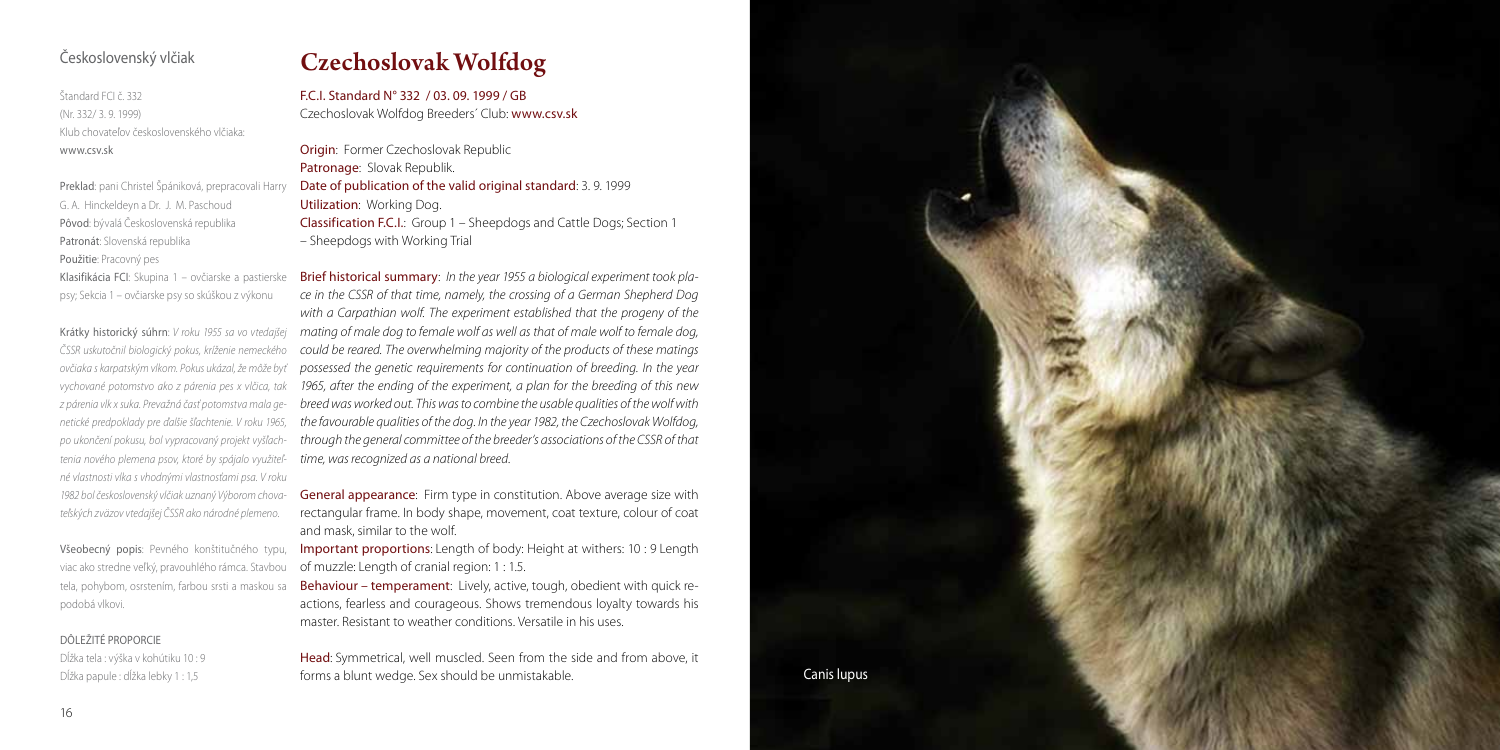Správanie a povaha: Temperamentný, veľmi aktívny, vytrvalý, učenlivý, rýchlo reagujúci, neohrozený a odvážny. Nedôverčivý. Svojmu pánovi prejavuje mimoriadnu vernosť. Odolný voči vplyvom počasia. Mnohostranne použiteľný.

Hlava: Symetrická, dobre osvalená, pri pohľade zo strany a zhora tvorí tupý klin. Výraz hlavy vyjadruje pohlavie.

Horná časť hlavy: Pri pohľade zo strany a spredu je viditeľné ľahko klenuté čelo. Čelná brázda je nevýrazná. Tylový hrbolček je dobre viditeľný.

Stop: Mierne vyznačený.

#### TVÁROVÁ ČASŤ LEBKY

Ňufák: Oválneho tvaru, čierny.

Papuľa: Suchá, nie široká, horná línia nosa rovná. Pysky: Pevne priliehajúce, kútiky zatvorené. Okraje pyskov sú čierne.

Čeľuste/Zuby: Čeľuste sú silné a symetrické. Dobre vyvinuté zuby, najmä špičiaky. Nožnicový alebo kliešťový zhryz so 42 zubami zodpovedajúcimi zubnému vzorcu. Zuby sú pravidelne usporiadané. Líce: Suché, dostatočne osvalené, nie nápadne vystupujúce.

Oči: Úzke, šikmo uložené, jantárovej farby. Viečka dobre priliehajúce.

Uši: Stojace, tenké, trojuholníkového tvaru, krátke (tzn. nie dlhšie ako 1/6 výšky v kohútiku); vonkajší bod nasadenia ucha je na úrovni vonkajšieho očného kútika. Kolmica spustená z vrcholu ucha prebieha tesne vedľa hlavy.

Krk: Suchý, dobre osvalený, ak je pes v pokoji, krk zviera s horizontálou uhol do 40°. Krk musí byť tak dlhý, aby umožnil psovi dosiahnuť bez námahy ňufákom na zem.

Cranial region: Seen from the side and from the front, the forehead is slightly arched. No marked frontal furrow. Occipital bone clearly visible. Stop: Moderate.

#### Facial region

#### Nose: Oval shape, black.

Muzzle: Clean, not broad, straight bridge of nose.

Lips: Tight fitting. No gap at corner of mouth. Rims of lips are black.

Jaws/Teeth: Jaws strong and symmetrical. Well developed teeth, specially the canines. Scissor or pincer bite with 42 teeth according to the usual tooth formation. Regular teeth set.

Cheeks: Clean, sufficiently muscled, not markedly protruding. Eyes: Small, slanting, amber coloured. Close fitting lids.

Ears: Pricked, thin, triangular, short (i.e. not longer than 1/6th of height at withers); the lateral point of the set on of the ears and the outer corner of the eyes are in a direct line. A vertical line from tip of ear would run close along the head.

Neck: Dry, well muscled. In repose forms an angle of up to 40 degrees to the horizontal. The neck must be sufficiently long for the nose to touch the ground effortlessly.

#### BODY

Topline: Flowing transition from neck to body. Sloping away slightly. Withers: Well muscled, pronounced. Though pronounced, they must not interrupt the flow of the top line.

#### Back: Firm and straight.

Loins: Short, well muscled, not broad, sloping slightly.

Croup: Short, well muscled, not broad, falling away slightly.

Chest: Symmetrical, well muscled, roomy, pear shaped and narrowing towards the sternum. The depth of chest does not reach to the elbows. The point of the sternum does not extend beyond the shoulder joints.

Lower line and belly: Taut belly, tucked up. Slightly hollow in flanks.

Tail: Set on high, hanging straight down. When dog is excited, generally raised up in sickle shape.

#### LIMBS

#### Forequarters:

The front legs are straight, clean, close together with slightly turned out feet.

Shoulders: The shoulder-blade is placed rather far forward, well muscled. It forms an angle of nearly 65 degrees to the horizontal.

Upper arm: Strongly muscled, forms an angle of 120 to 130 degrees to the shoulder-blade.

Elbows: Close fitting, turned neither in nor out, well defined, flexible. Upperarm and forearm form an angle of approximately 150 degrees. Forearm: Long, clean and straight. The length of the forearm and pastern is 55% of height at withers.

Pastern joint: Solid, flexible.

Pastern: Long, forms an angle of at least 75 degrees to the ground. Lightly springy in movement.

Front feet: Large, turned slightly outwards. Longish arched toes and strong, dark nails. Well defined, elastic, dark pads.

Hindquarters: Powerful. The hind legs stand parallel. An imaginary vertical line drawn from the point of the ischium, would run midway through the hock joint. Dew-claws not desirable and should be removed.

Upper thigh: Long, well muscled. Forms an angle of 80° to the pelvis. The hip joint is sturdy and flexible.

Knee: Strong, flexible.

Lower thigh: Long, clean, well muscled. Forms an angle of about 130° with the metatarsus.

Hock joint: Clean, solid, flexible.

Hocks: Long, clean. Position almost vertical to the ground.

Hind feet: Longish, arched toes with strong dark nails. Well defined pads.

Movement: Harmonious, light footed, ground covering trot in which the limbs skim over the ground as closely as possible. Head and neck incline to the horizontal. Pacing when walking.

Skin: Elastic, tight, without wrinkles, unpigmented.



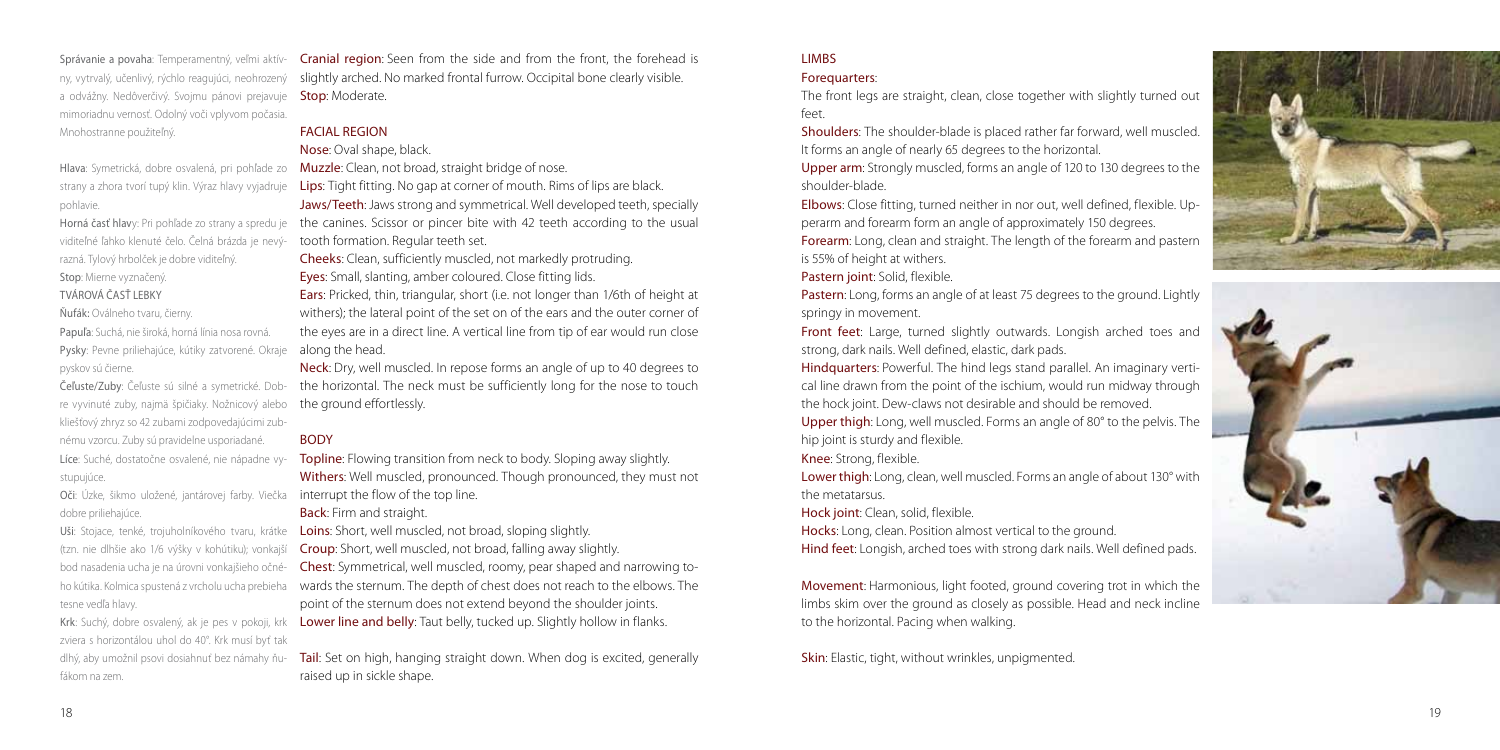#### **TRIIP**

#### **COAT**

Horná línia profilu: Plynulý prechod od krku k trupu, mierne sa znižuje.

- Kohútik: Dobre osvalený, výrazný, nesmie však naru -
- šovať plynulosť hornej línie.
- Chrbát: Pevný, rovný.
- sklonené.
- Zadok: Krátky, dobre osvalený, nie široký, mierne vith mask is permissible. sklonený.

Hrudník: Symetrický, dobre osvalený, priestorný, hruškovitého tvaru so zúžením k hrudnej kosti. Hĺb ka hrudníka nedosahuje k lakťom. Rukoväť hrudnej kosti neprečnieva pred ramenný kĺb.

Dolná línia profilu a brucho: Brucho je pevné a vtia hnuté. Slabiny sú ľahko vtiahnuté.

Chvost: Vysoko nasadený, spustený priamo dole. Pri Heavy or light head.<br>vzrušení spravidla nesený kosákovito hore. Flat forehead. vzrušení spravidla nesený kosákovito hore.

#### Končatiny

Hrudné končatiny: Hrudné končatiny sú rovné, pevné, suché, úzko postavené s mierne vybočenými labkami.

- trupu, je dobre osvalená. S horizontálou zviera uhol · Unpronounced withers. asi 65°.
- Rameno: Silne osvalené; s lopatkou zviera uhol · Long croup. 120–130°.
- Lakeť: Dobre prilieha k hrudníku a nevybočuje z línie trupu. Je výrazný, dobre pohyblivý. Ramenná kosť · Weak pastern. s predlaktím zviera uhol asi 150°.
- Predlaktie: Dlhé, suché a rovné. Dĺžka predlaktia s nadprstím predstavuje 55% výšky psa v kohútiku. Zápästný kĺb: pevný, dobre pohyblivý.

**Make up of the coat**: Straight, close. Winter and summer coat differ greatly. In winter an immense undercoat together with the topcoat, forms a thick coat all over the body. It is necessary for the hair to cover the belly, the inside of the upper thigh, the scrotum, the inner part of the ears and the area between the toes. Well coated neck.

Bedrá: Krátke, dobre osvalené, nie široké, mierne **Colour: Yellowish-gray to silver-gray with a characteristic light mask. Light** hair also on the underside of the neck and the forechest. Dark gray colour

#### HEIGHT AND WEIGHT

Height at withers: Dogs at least 65 cm. Bitches at least 60 cm. Weight: Dogs at least 26 kg. Bitches at least 20 kg.

Faults: Any departure from the foregoing points should be considered a fault, and the seriousness with which the fault should be regarded should be in exact proportion to its degree.

- 
- Missing 2 PM1 or both M3 sould not be consided as a fault. If additional ly for missing two PM1 also one M3 is missing or for missing M3 also one PM1 is missing, it should be judged as a fault.
- Dark brown, black or different coloured eyes.
- Coarse ear. High or low set on of ear.
- Lopatka: Lopatka je uložená viac v prednej časti · Neck carried high in repose; low position of neck when standing.
	-
	- Untypical topline.
	- - Tail long, set on low and not carried correctly.
	- Too little or too much angulation in forequarters.
	-
	- Too little or too much angulation in hinquarters. Insufficient muscle.
	- Barely pronounced mask.
	- Short wavy movement.

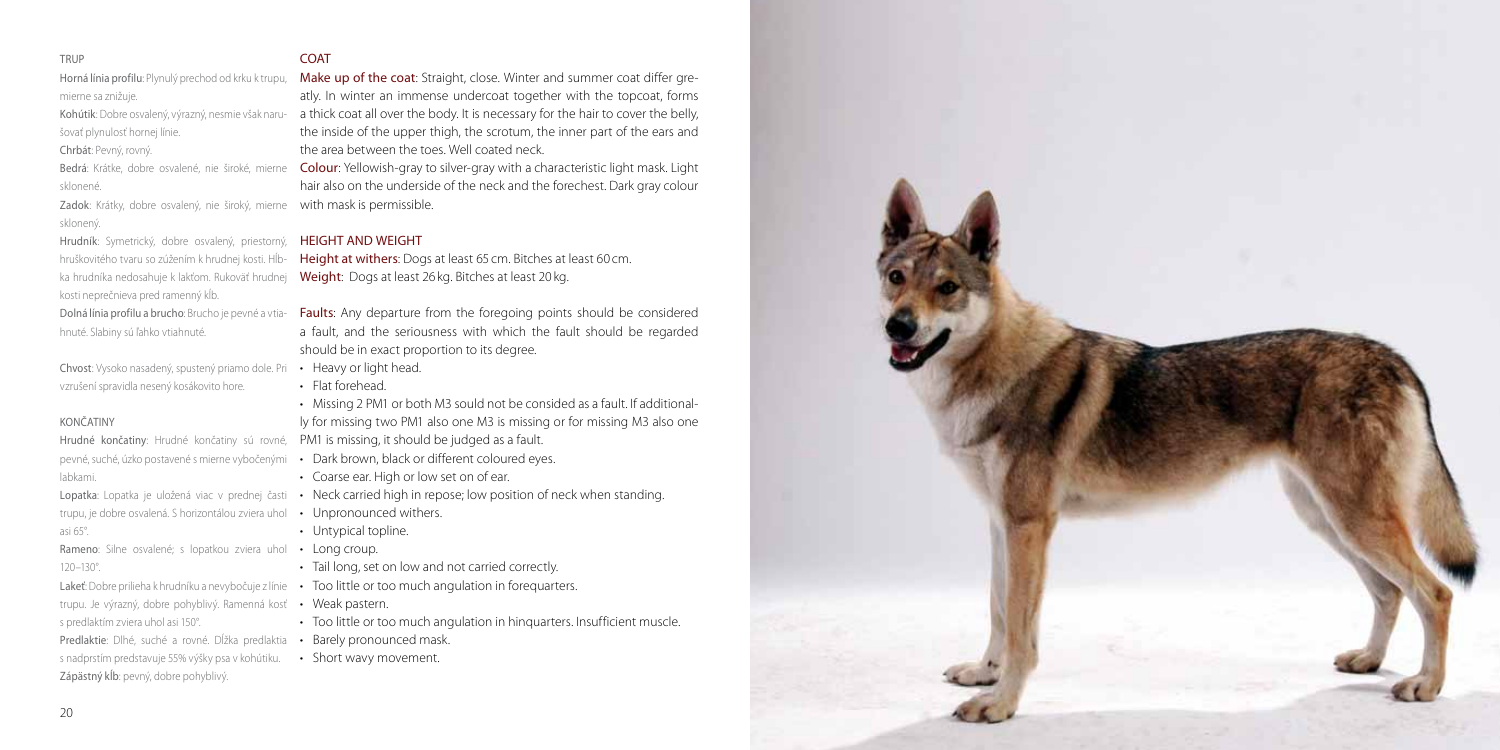Nadprstie: Dlhé, tvorí s rovinou zeme uhol najmenej 75°. Pri pohybe ľahko pruží.

Predné labky: Veľké; mierne vybočené, s dlhšími kle nutými prstami a silnými tmavými pazúrmi. Výrazné, pružné, tmavé vankúšiky.

Panvové končatiny: Silné. Zadné končatiny sú rov nobežné. Kolmica spustená zo sedacích hrboľov prebieha stredom priehlavkového kĺba. Vlčie pazúry sú nežiaduce a musia sa odstrániť.

Stehno: Dlhé, dobre osvalené; stehenná kosť zviera s panvou uhol asi 80°. Bedrový kĺb je stabilný a dobre pohyblivý.

Koleno: Silné, dobre pohyblivé.

Predkolenie: Dlhé, suché, dobre osvalené; s priehlav kom zviera uhol asi 130°.

Priehlavkový kĺb: Suchý, silný, dobre pohyblivý. Priehlavok: Dlhý, suchý, smeruje takmer kolmo k zemi.

Zadné labky: Dlhšie klenuté prsty so silnými tmavý mi pazúrmi. Výrazné vankúšiky.

Mechanika pohybu: Harmonický, ľahký, priestranný klus, pričom končatiny sa pohybujú čo najnižšie nad zemou. Hlava a krk sa skláňajú do vodorovnej polo hy. V chôdzi je mimochod.

Koža: Elastická, pevná, bez zvrásnenia; nepigmen tovaná.

vnútornú časť stehien, miešok, vnútornú časť ušnice · Untypical movement. Srsť: Rovná, uzavretá. Zimná a letná srsť je výrazne rozdielna. V zime prevláda mohutná podsada, kto rá s vrchnou krycou srsťou vytvára husté osrstenie celého tela. Je nutné, aby srsť pokrývala brucho, a medziprstie. Krk je dobre osrstený.



#### Disqualifying faults :

- Aggresive or overly shy.
- Discrepancy in proportions.
- 
- 
- Faults in deportment and temperament.<br>• Untypical head.<br>• Missing teeth (beside 2 PM1 and M3, see § FAULTS). Irregular bite.<br>• Untypical shape and position of eye.
- 
- Untypical set on and shape of ears.

• Dewlap.

- Strong slope in croup.
	-
	-
- Untypical ribcage.<br>• Tail untypical in set on and carriage.<br>• Faulty and untypical position of front legs.
- Stand -off and untypical coat.
- Colours other than those in the standard.
- Slack ligaments.
- 





Farba srsti: Žltosivá až striebristosivá s charakteristic kou svetlou maskou. Svetlá srsť musí byť aj na spod nej časti krku a na prednej hrudi. Prípustné je tmavo sivé sfarbenie so svetlou maskou.

Výška a váha :

Výška v kohútiku: Psy najmenej 65 cm, suky najme nej 60 cm.

Váha: Psy najmenej 26 kg, suky najmenej 20 kg.

Chyby: Každá odchýlka od uvedených požiadaviek musí byť považovaná za chybu, ktorej hodnotenie musí byť úmerné stupňu odchýlky. • Ťažká alebo ľahká hlava.

- 
- Ploché čelo.

• Ak chýbajú 2 P1 (premoláry 1) alebo obidve M3 (moláry 3), nehodnotí sa to ako chyba. Ak chýbajú spolu 2 P1 a 1 M3 alebo 2 M3 a 1 P1, hodnotí sa to ako chyba.

- Tmavohnedé, čierne alebo rozdielne sfarbe né oči.
- Hrubé, vysoko alebo nízko nasadené ucho.
- Vysoko nesený krk v pokoji, nízko nesený krk v stoji.
- Nevýrazný kohútik.
- Netypická línia chrbta.
- Dlhý zadok.
- Dlhý, nízko nasadený a nesprávne nesený chvost.
- Málo alebo silne zauhlené predné končatiny.
- Mäkké nadprstie.
- Málo zauhlené alebo preuhlené zadné končatiny; nedostatočné osvalenie.
- Málo výrazná maska.
- Krátky krok a vlnitý pohyb.